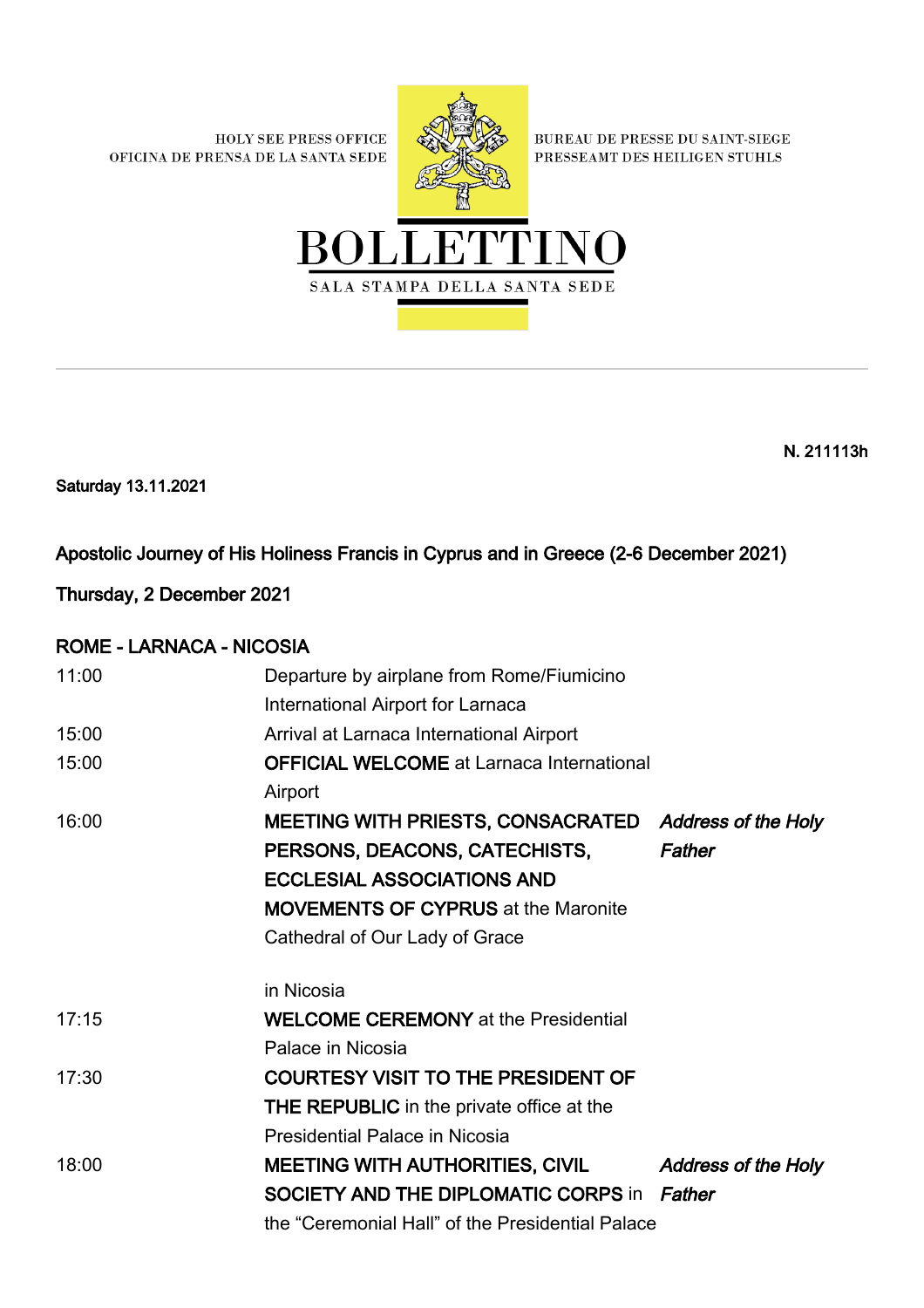# Friday, 3 December 2021

| <b>NICOSIA</b> |                                                               |                            |
|----------------|---------------------------------------------------------------|----------------------------|
| 08:30          | <b>COURTESY VISIT TO HIS BEATITUDE</b>                        |                            |
|                | <b>CHRYSOSTOMOS II, ORTHODOX</b>                              |                            |
|                | <b>ARCHBISHOP OF CYPRUS at the Orthodox</b>                   |                            |
|                | Archbishopric of Cyprus in Nicosia                            |                            |
| 09:00          | <b>MEETING WITH THE HOLY SYNOD at the</b>                     | <b>Address of the Holy</b> |
|                | Orthodox Cathedral in Nicosia                                 | Father                     |
| 10:00          | <b>HOLY MASS</b> at the "GSP Stadium" in Nicosia              | Homily of the Holy         |
|                |                                                               | Father                     |
| 16:00          | <b>ECUMENICAL PRAYER WITH MIGRANTS at Address of the Holy</b> |                            |
|                | the Parish Church of the Holy Cross in Nicosia Father         |                            |

### Saturday, 4 December 2021

#### NICOSIA - LARNACA - ATHENS

| 09:10 | <b>FAREWELL CEREMONY at Larnaca</b>                           |
|-------|---------------------------------------------------------------|
|       | <b>International Airport</b>                                  |
| 09:30 | Departure by airplane for Athens                              |
| 11:10 | Arrival at Athens International Airport                       |
| 11:10 | <b>OFFICIAL WELCOME</b> at Athens International               |
|       | Airport                                                       |
| 12:00 | <b>WELCOME CEREMONY</b> at the Presidential                   |
|       | Palace in Athens                                              |
| 12:15 | <b>COURTESY VISIT TO THE PRESIDENT OF</b>                     |
|       | THE REPUBLIC in the private office at the                     |
|       | <b>Presidential Palace in Athens</b>                          |
| 12:30 | <b>MEETING WITH THE PRIME MINISTER at the</b>                 |
|       | <b>Presidential Palace in Athens</b>                          |
| 12:45 | MEETING WITH AUTHORITIES, CIVIL<br><b>Address of the Holy</b> |
|       | <b>SOCIETY AND THE DIPLOMATIC CORPS at Father</b>             |
|       | the Presidential Palace in Athens                             |
| 16:00 | <b>COURTESY VISIT TO HIS BEATITUDE</b>                        |
|       | HIERONYMOS II, ARCHBISHOP OF ATHENS                           |
|       | <b>AND ALL GREECE at the Orthodox</b>                         |
|       | Archbishopric of Greece in Athens                             |
| 16:30 | MEETING OF HIS BEATITUDE HIERONYMOS Address of the Holy       |
|       | <b>II AND HIS HOLINESS POPE FRANCIS WITH Father</b>           |
|       | <b>THE RESPECTIVE ENTOURAGES in the</b>                       |